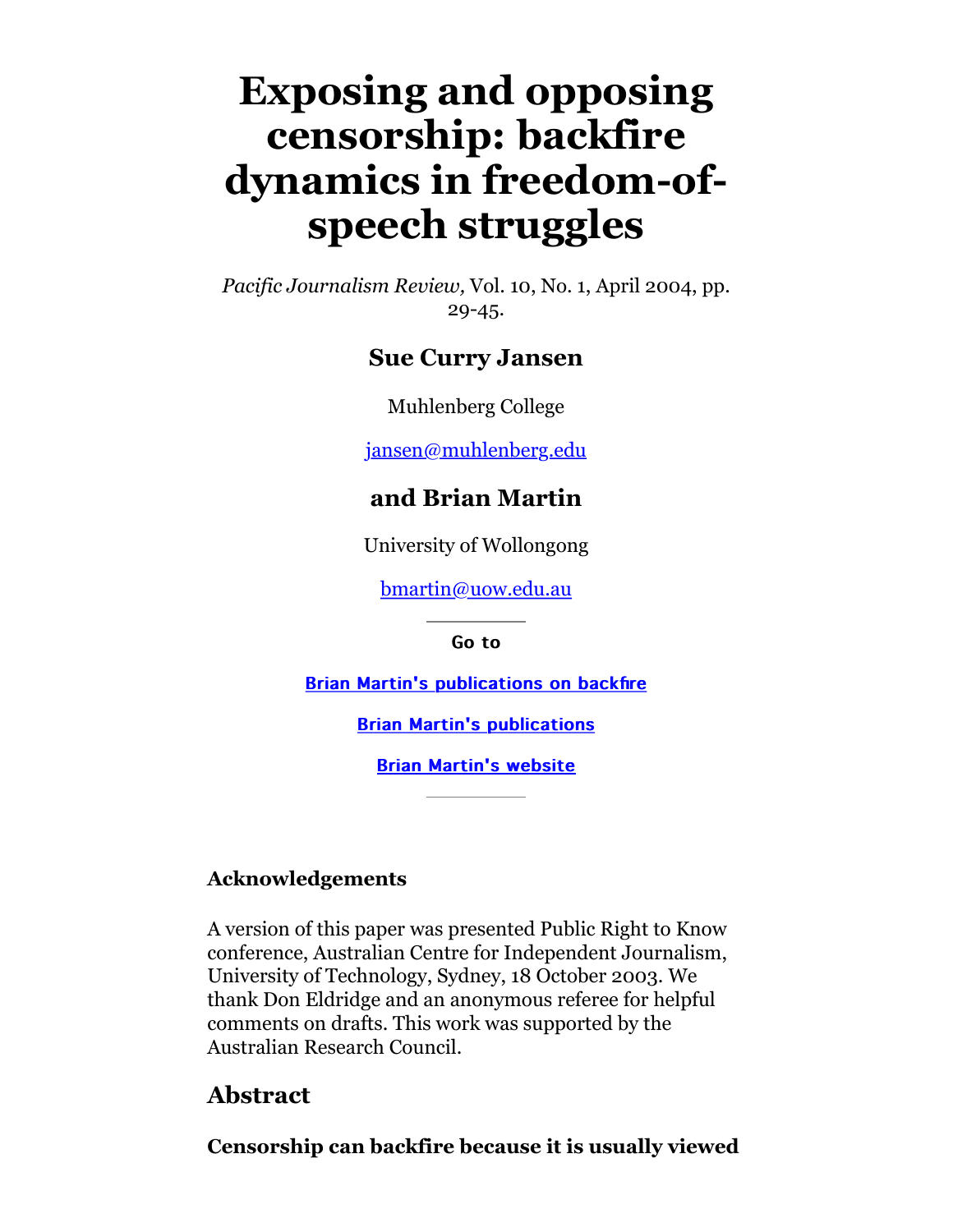**as a violation of the right to free expression, which is widely valued as an ideal: under the Charter of the United Nations, freedom of expression is a universal human right. Backfire occurs, for example, when censorious attacks on a film or book cultivate increased demand for the forbidden work rather than restrict access to it. Censors can inhibit this backfire effect in various ways, including covering up the censorship, devaluing the target, reinterpreting the action, using official channels, and using intimidation and bribery. These five methods to inhibit backfire from attacks on free speech are illustrated by a variety of cases, including attacks that backfired and ones that did not. This analysis provides guidance for effectively opposing attacks on free expression.**

The normal aim of censorship is to suppress speech, publications and other forms of expression in whole or part. But sometimes the act of censorship creates more attention to and support for the censored work and its creator than would have occurred without the intervention of censors. This process, which we call backfire, is most likely to occur in societies that place a high value on freedom of expression. In such contexts, a case of censorship may not just be perceived as an isolated incident, but as a larger threat that contains the potential to erode the foundations of the political system itself. Censors are always on precarious terrain in democratic societies; that is why they prefer to operate in secret. When, however, censors' interventions are "legible and visible" (Sennett, 1980), and these interventions are perceived to be unjust, backfire is more likely to occur.

A common form of backfire occurs when special interest groups such as churches call for bans or boycotts of a specific film or novel. The ensuing controversy sometimes receives extensive coverage in news media because the professional ideology of journalism places a high value on freedom of expression. Such public controversy makes many more people aware of the novel, film, performance or work of art and may well attract larger audiences or readerships to it.

Even if the work is successfully suppressed, this kind of censorship cultivates an audience for clandestine sales of the work, and such access is usually only available at premium prices. The power of forbidden fruit can also create a pent-up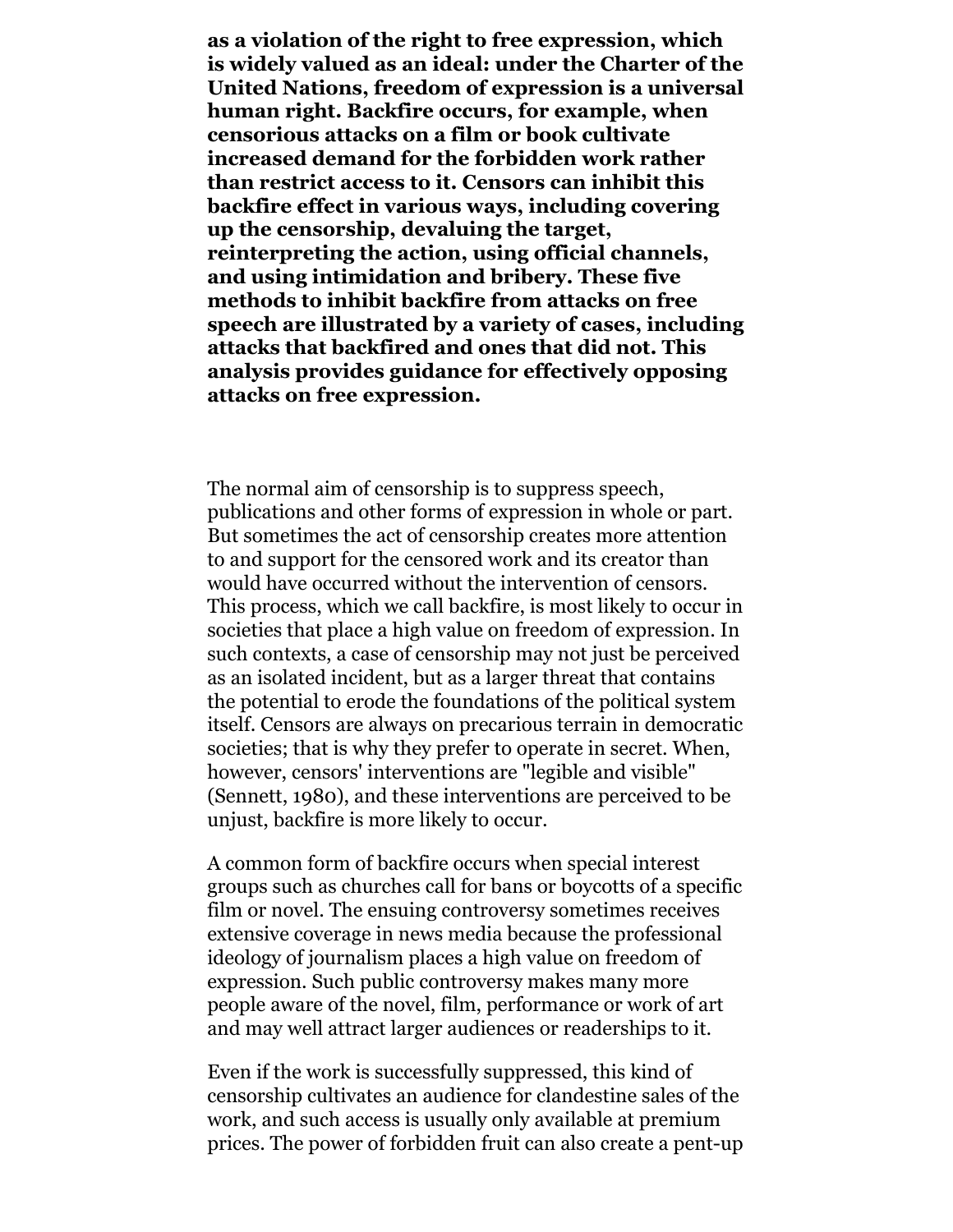demand, and spawn booming businesses in border towns. Indeed because of the predictability of this kind of backfire, claims of being censored can be used instrumentally as marketing tools, sometimes with spectacular success. A recent example is Mel Gibson's promotion of "The Passion." Claiming that Jews opposed release of the film before any Jewish spokespersons had publicly expressed views on the subject, Gibson has generated a controversy that was so widely covered in the press that even the Pope entered the fray - a film mogul's dream come true! (Rich, 2003).

In secular societies, where official censorship or regulation of morals is limited, such protests are more likely to function as sideshows that channel attention away from scrutiny of more profound and systemic forms of information control: secrecy, propaganda and disinformation by governments and corporations. When systemic censorship is exposed to the full light of day - a rare occurrence, which marks a breach in routine government and corporate practices - it opens the door to a far more serious and significant backfire dynamic: outrage and anger at the very existence of, or attempt at, censorship.

In theory, then, outrage at the very idea of censorship is a powerful tool for advocates of free expression. After all, freedom of expression was a founding tenet of the Enlightenment philosophies that gave birth to liberal democracies. Yet, it is well known that free expression is given widespread lip service in the same contexts in which censorship is widely practised (Herman and Chomsky, 1988; Jansen, 1988; Keane, 1991). This suggests that there must be processes that inhibit outrage against censorship and disinformation.

### **Attacks that Backfire**

To gain insight into the dynamics of censorship, it is useful to look more closely at some attacks that do backfire. When violence is used against nonviolent protesters, this often is seen as unjust. For example, perhaps a hundred black South Africans were killed when white police opened fire on a largely peaceful demonstration in the town of Sharpeville in 1960 (Frankel, 2001). The killings were widely seen as disproportionate to anything that the protesters had done. The Sharpeville massacre generated enormous outrage internationally, leading to much stronger rejection of apartheid and actions against it.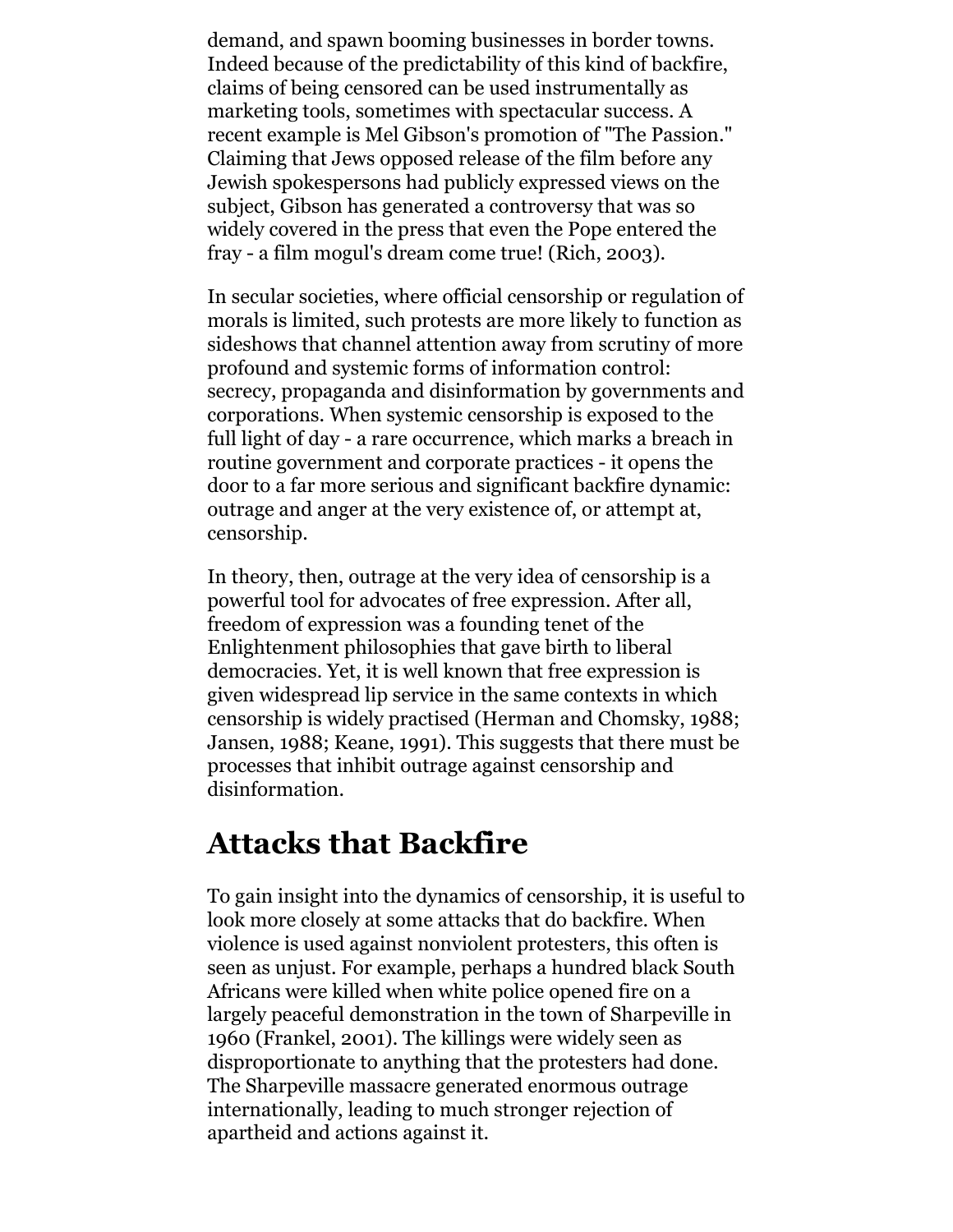The reaction to the Sharpeville massacre is one example of what nonviolence researcher Gene Sharp (1973) calls "political jiu-jitsu." When peaceful protesters are attacked with violence, this can rebound against the attackers, a dynamic that Sharp likens to the sport of jiu-jitsu, in which the strength and force of an opponent are used against that opponent. Other examples of political jiu-jitsu include:

- the reaction to killing of hundreds of protesters in Russia in 1905 on what became known as "Bloody Sunday";
- the reaction to the brutal beating of Indian satyagrahis (nonviolent activists) in 1930, part of the salt satyagraha led by Gandhi;
- the reaction to Indonesian troops killing hundreds of mourners at a funeral in Dili, East Timor in 1991;
- the reaction to the killing of several university students by Indonesian police in 1998.

In each case, there was a tremendous upsurge of support for the nonviolent targets of official violence; it was often accompanied by divisions among the attacking group.

Sharp focussed his attention on violent attacks on nonviolent resisters, but it is reasonable to generalise from his framework to include other forms of attacks (Jansen and Martin, 2003; Martin and Wright, 2003). Any clear violation of a widely accepted social norm can potentially rebound against the violator, a process that we call "backfire." Our attention here is on norm violations by those in positions of power or authority, in particular actions that are seen as unjust or disproportionate. Although censorship seems on the surface to be quite different from violent attacks on protesters, there is a striking similarity in the types of processes involved in preventing or amplifying backfire.

Censorship is a violation of the norm of free expression, and thus can potentially backfire. However, it is apparent that most censorship does not trigger outrage. This can be attributed to various methods that inhibit the backfire effect. Looking at a range of cases, it is possible to observe the presence of recurring techniques that inhibit backfire from censorship: covering up the censorship, devaluing the target, reinterpreting the action, using official channels, and intimidating or bribing key participants.

In the following sections, we examine each of these methods of inhibition, and examine strategies for overcoming them.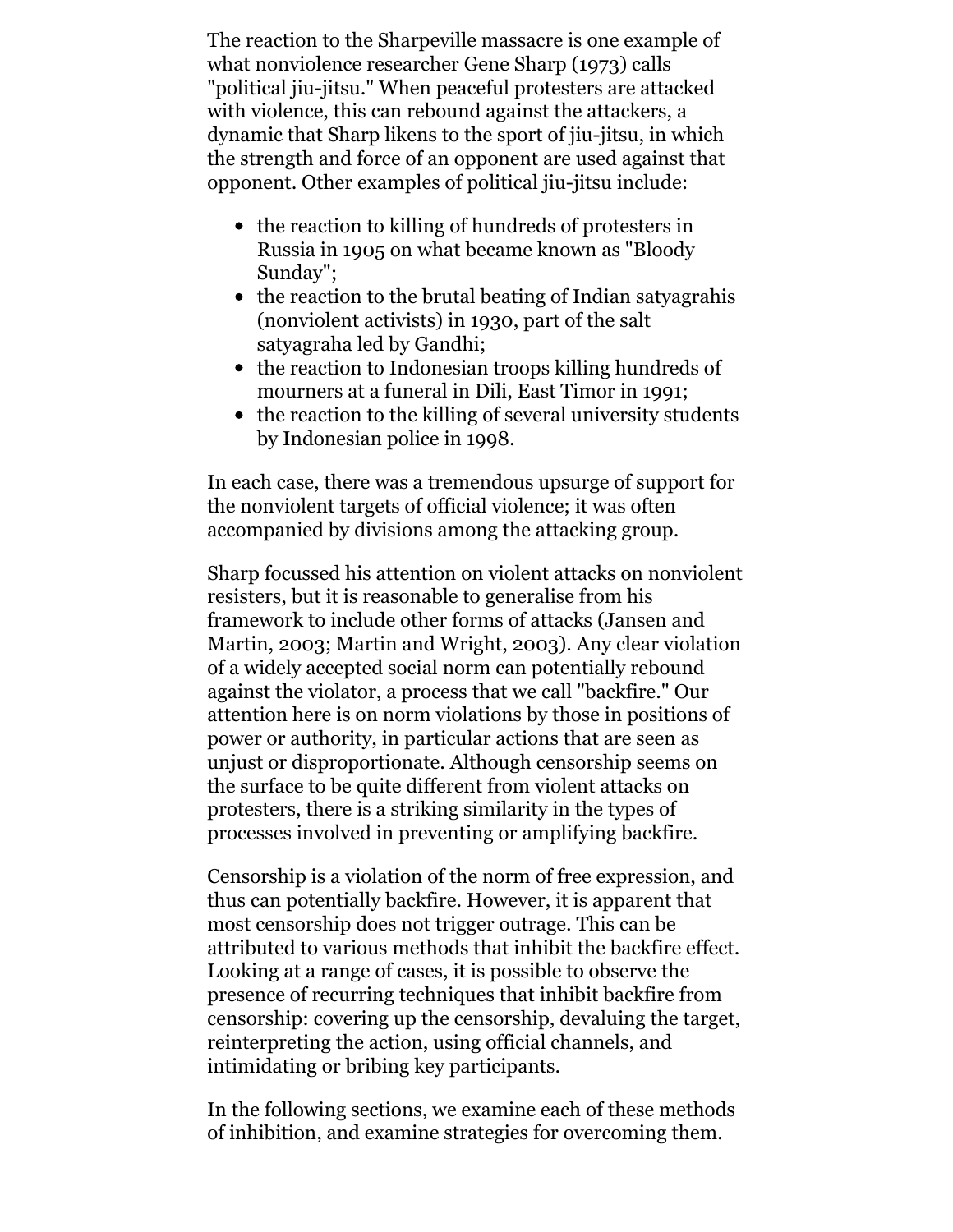### **Covering up Censorship**

Covering up (censoring) censorship means hiding its very existence or reducing its visibility. This is an effective and widely practised means of inhibiting backfire because people cannot become outraged if they do not know that censorship is occurring. Concealing censorship is also the routine practice of most modern governments and corporations, albeit a practice that operates under other names. Agencies can legitimately pursue goals such as protecting personal privacy, advancing national security, encouraging creativity and innovation, protecting investments, or protecting the innocence of minors, yet at the same time use these goals to mask control of information beyond the necessary minimum.

This is, in short, covert censorship, practised by stealth. Government agencies and corporations make decisions and implement policies, usually in times of crises, which are designed to keep sensitive information from circulating. Initially justified as means to defend national security, combat crime, or prevent industrial sabotage, reactive censorships almost invariably become proactive as they are bureaucratised and routinised into administrative procedures and operational practices. The blanket expands to cover up administrative errors and abuses, and to prevent circulation of information that could (in the inherently cautious judgements of bureaucrats) trigger public concern or criticism. The end result is the kind of thirty-year moratorium on the release of government documents into the public domain in Australia and Britain.

Within US government agencies, status is attached to having access to classified documents; it marks one's place in the formal and informal hierarchies of government agencies. The more access a bureaucrat has, the closer he or she is perceived as being to the inner circles of power. As a result aspirants to higher office routinely seek to have the projects they are working on classified because it elevates their importance among their peers. These pecking order politics also contribute to continual expansion of the elastic blanket of government secrecy. Sunshine clauses and the freedom of information laws are reactions against surplus government secrecy and bureaucratic displacement of goals, but such procedural measures are vulnerable to being watered down or overruled. For example, President George W. Bush sealed, by executive order, access to sensitive documents from his father's administration which had been scheduled to be released under the Freedom of Information Act.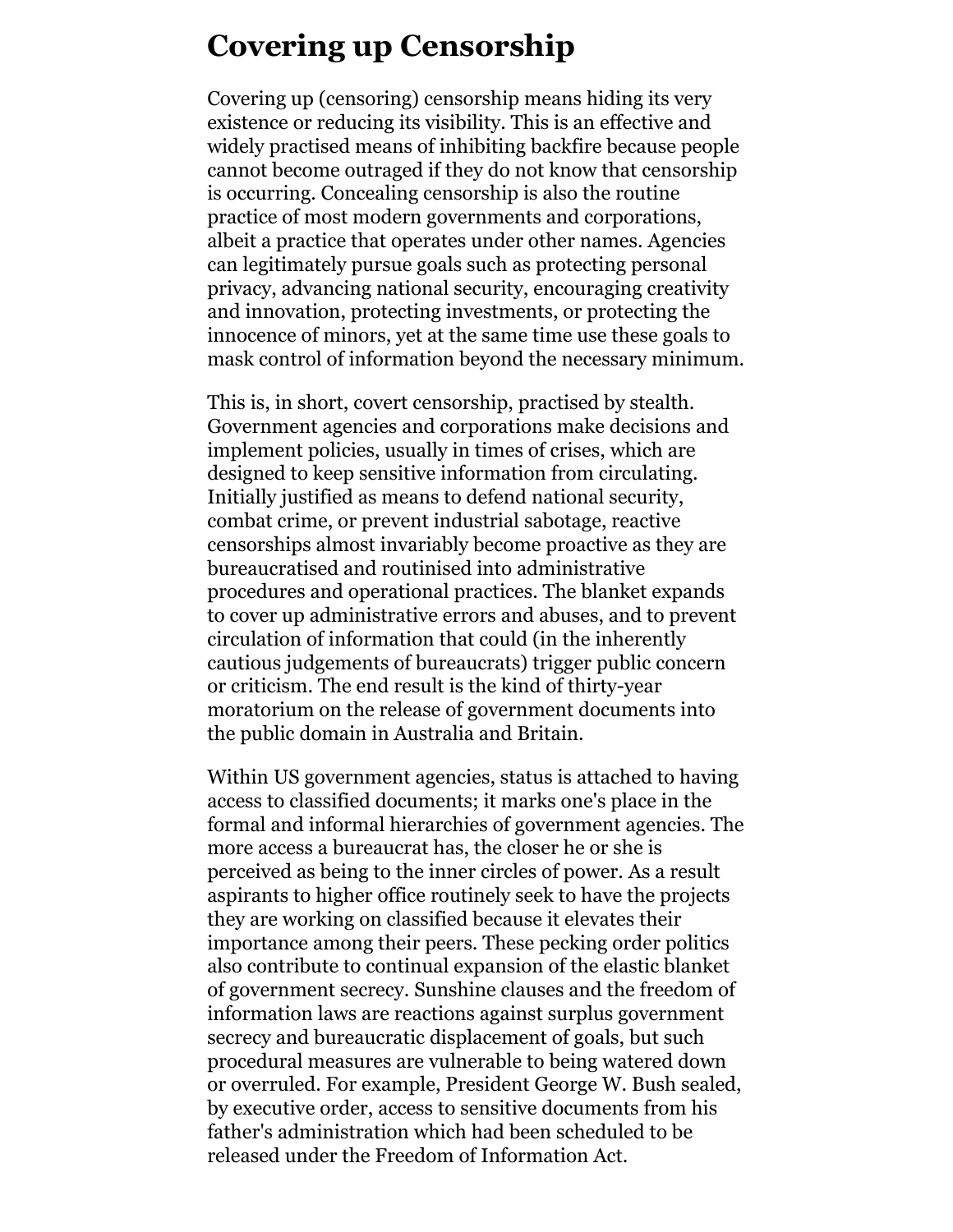A sobering cautionary note is nevertheless in order here: David Ewing (1977) demonstrates that government secrecy pales in comparison to the kind of secrecy and abridgements of free expression that prevail in private corporations.

Spy agencies, otherwise known as intelligence organisations, are, of course, publicly sanctioned practitioners of censorship and its alter ego, disinformation (intentionally incorrect information). Within spy agencies themselves, information is supposed to be available only on a "need to know" basis. This practice is so widely accepted that the restraints it imposes on free speech are seldom even considered legitimate matters for discussion. When constraints are imposed on the media, however, these restrictions are more likely to be contested. In times of war and national emergency, spy agencies may ask the mass media not to report certain matters. When the media acquiesce, the very existence of censorship is unknown to citizens. In Australia, D-notices, used to censor the media, seldom receive publicity. In all US wars since Vietnam, press censorship and control has been overt and strictly enforced. In the 2003 Iraq conquest, however, military control of the press was practised with remarkable public relations savvy by "embedding" reporters in military units. To qualify, reporters had to train with the troops, and essentially become part of the unit they would report on. To be sure war is dangerous and the embedding policy provided some minimal physical safety for reporters as well as ensuring their loyalty to the troops they were serving with. Some reporters are now beginning to admit that the apparent openness of the military policy was, in fact, accompanied by extensive media self-censorship (Johnson, 2003).

In some instances, the law is used to enforce the secrecy sought by spy agencies. The US Patriot Act authorises the FBI to demand records from libraries and includes stiff penalties on librarians for revealing that requests have been made. Requesting a patron's records is a violation of privacy rather than censorship, but it involves a process that is parallel to and essentially an extension of the operations of spy agencies. Moreover, the chilling effect that the surveillance policy may have on patrons, on librarians responsible for building collections, and perhaps on scholarship may in time accomplish the same ends as censorship (American Library Association, 2003).

In many court cases in which an individual sues a corporation or government, for example over wrongful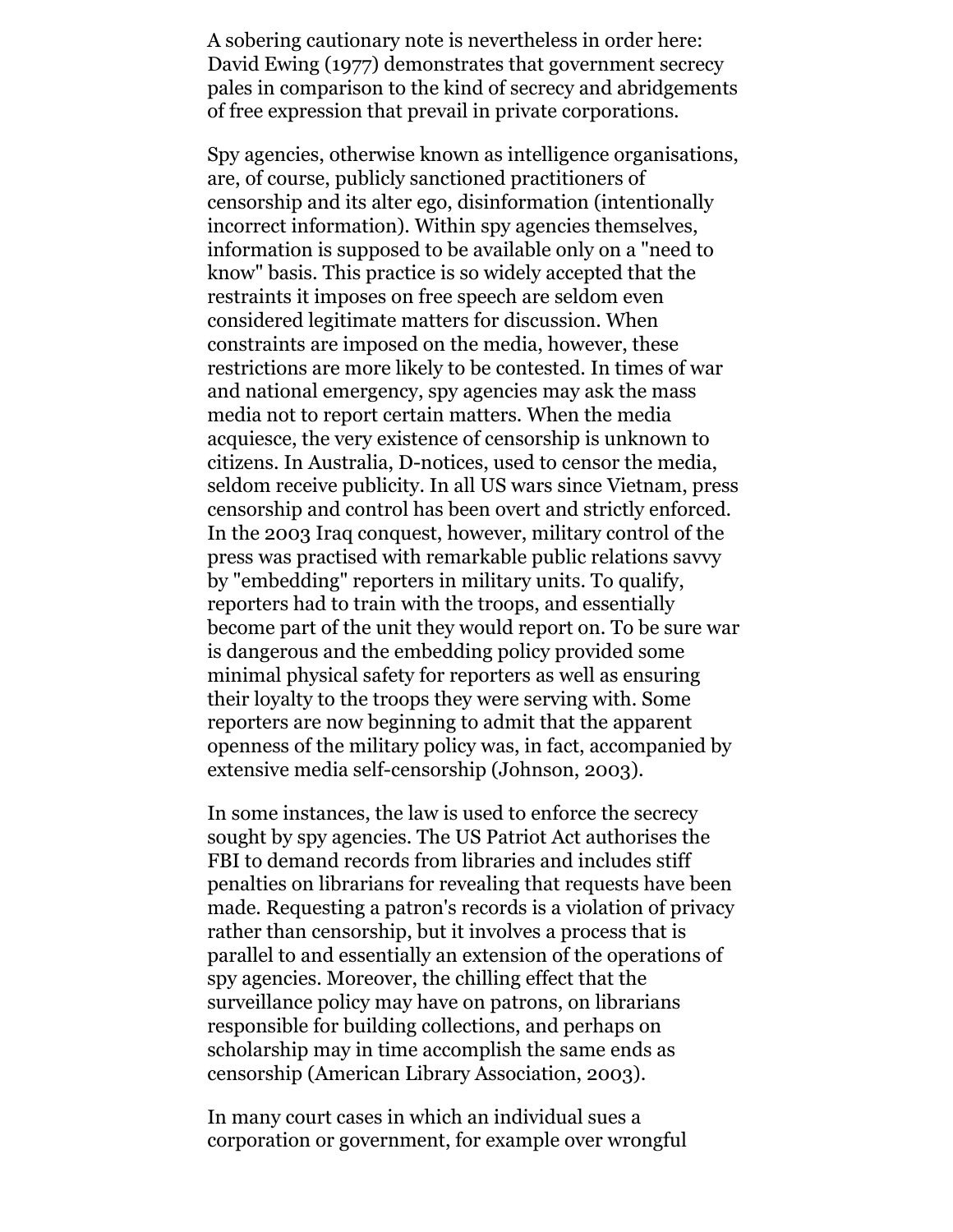dismissal, a settlement is reached, often with a payment to the individual. In such cases the settlement frequently includes a clause barring the individual from discussing the case publicly in future, including the very existence of the clause. These "confidentiality agreements," better described as silencing or gagging clauses, serve a dual role, both as censorship and as a means of hiding the censorship. Such gags may also be imposed, by extension, on employees of an organisation that has participated in a settlement; employees familiar with but not directly involved in the charges may also become subject to threats of legal action if they speak about the contested events.

Nominally, the existence of a silencing clause is apparent; an inquisitive journalist may be told that a settlement prevents the parties from speaking about the case. But this reduces the news value of the case, reducing further coverage and thus ending the matter as far as most people are concerned. For example, outspoken biologist Ted Steele was dismissed from the University of Wollongong in February 2001; eventually, following two court cases and long negotiations, a settlement was reached that included a silencing clause. The dismissal, previously given prominent attention in the media, immediately dropped from sight (Martin, 2002).

The most obvious challenge to cover-ups, including coverups of censorship, is exposure. Investigative journalism and whistleblowing are among the tools that can magnify and amplify backfire from censorship.

The NSW Crime Commission has the power to seize assets suspected of being illegally acquired. In one case, a woman's car and property were seized and sold for more than half a million dollars; her crime was to steal clothing worth less than \$500. The Crime Commission can get away with gross abuses because it operates under heavy secrecy and with little formal accountability. Media investigations and exposures (Mercer, 2003a, b) - and the willingness of some victims to speak out - are vital for challenging both the official abuse and the accompanying censorship.

Another potent challenge is to refuse to abide by silencing demands. This occurred when Phillip Bonaffini talked to the *Chicago Tribune* about his wife's death, thereby violating the terms of a settlement that included a confidentiality agreement. Bonaffini's wife had died of an infection she caught at Bridgeport Hospital; the hospital made a payment to Bonaffini as part of a settlement. After Bonaffini spoke to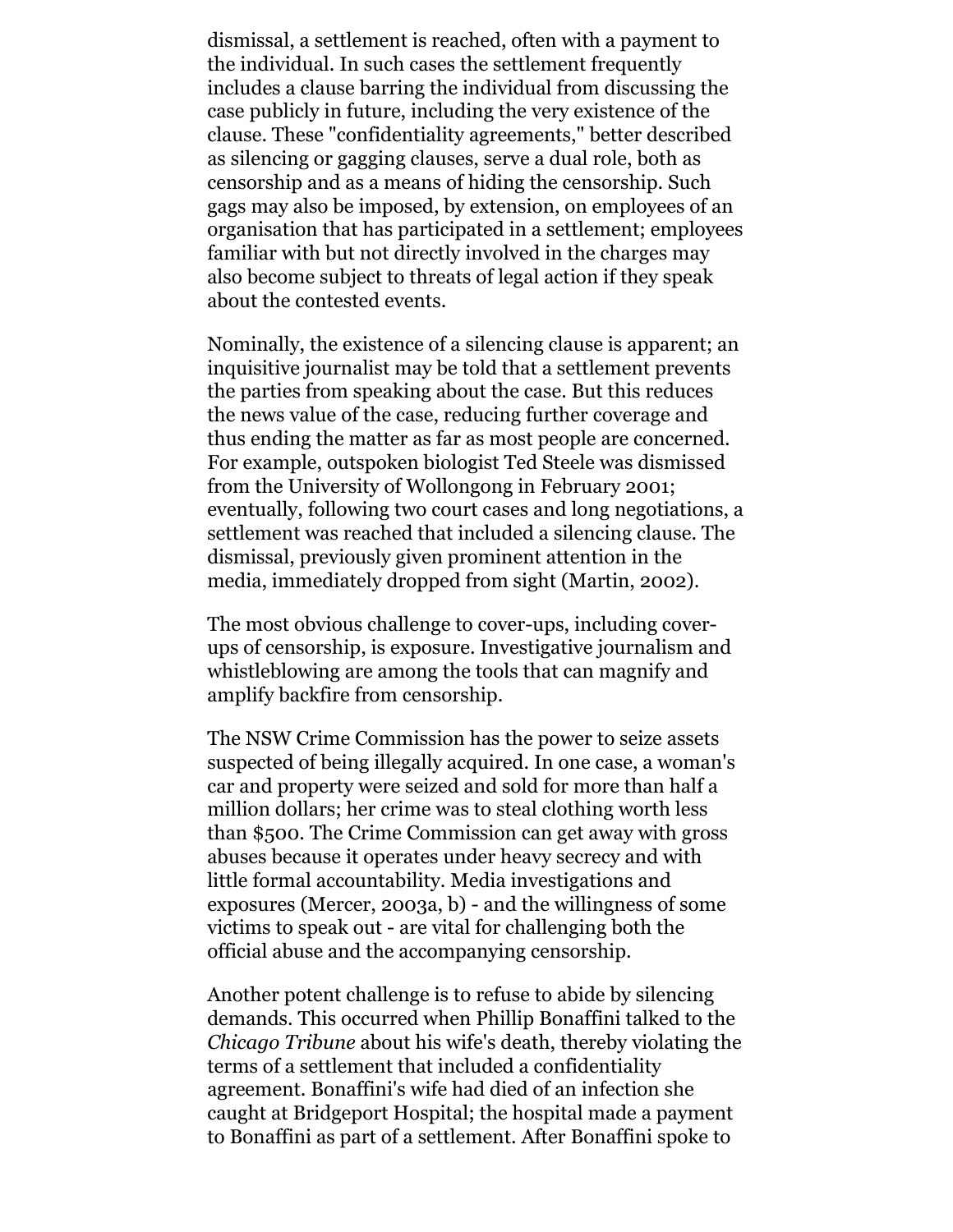the *Tribune,* the hospital sued for breach of contract. The suit backfired: it generated sympathy for Bonaffini, who spoke of the tens of thousands of patients who die each year from preventable infections. This sympathy, in turn, mobilised antipathy towards the hospital, which promptly dropped the case (Herszenhorn, 2003).

### **Devaluing the Target**

Devaluing the target makes attacks seem less objectionable, at least to most people. Censorship of liars and thieves does not generate the same outrage as censorship of courageous dissidents. Therefore it is predictable that those who want to curtail free speech will denigrate targets and critics.

A tactic of "slime and defend" (Krugman, 2003) was used by the Bush Administration against former US Ambassador Joseph Wilson. In early 2002, Wilson was commissioned by the CIA to investigate reports that Iraq had purchased uranium from the West African country Niger; he concluded that this claim was baseless. It was nevertheless included in President Bush's 2003 State of the Union speech. In a 14 July 2003 newspaper column, syndicated journalist Robert Novak revealed that Wilson's wife, Valerie Plame, was an undercover CIA operative. Novak's source allegedly came from high in the Bush administration; the leak was apparently in retaliation against Wilson. It is a felony to expose a CIA agent. The administration, under pressure from the Democrats and the press over the leak, went on the offensive against Wilson. He was falsely described in an editorial in *The Wall Street Journal* as an "open opponent of the U.S. war on terror" (Krugman, 2003, p. 1). Wilson, in fact, supported the war on terror, but not the war on Iraq, because it had no obvious connection to the September 11 terrorist attacks. Right-wing politicians and pundits launched intensive attacks on Wilson's patriotism and competence.

Andrew Wilkie's experience bears some resemblance to the Wilson case. Wilkie, who worked for the Office of National Assessments, one of Australia's intelligence organisations, resigned in March 2003 and spoke out against the government's use of intelligence about Iraq. Bodies such as ONA are based on secrecy and censorship whose details are covered up; Wilkie broke through this process and caused the government great embarrassment (Cadzow, 2003). One of the techniques used by the government to reduce backfire was to attack Wilkie personally, both in parliament and via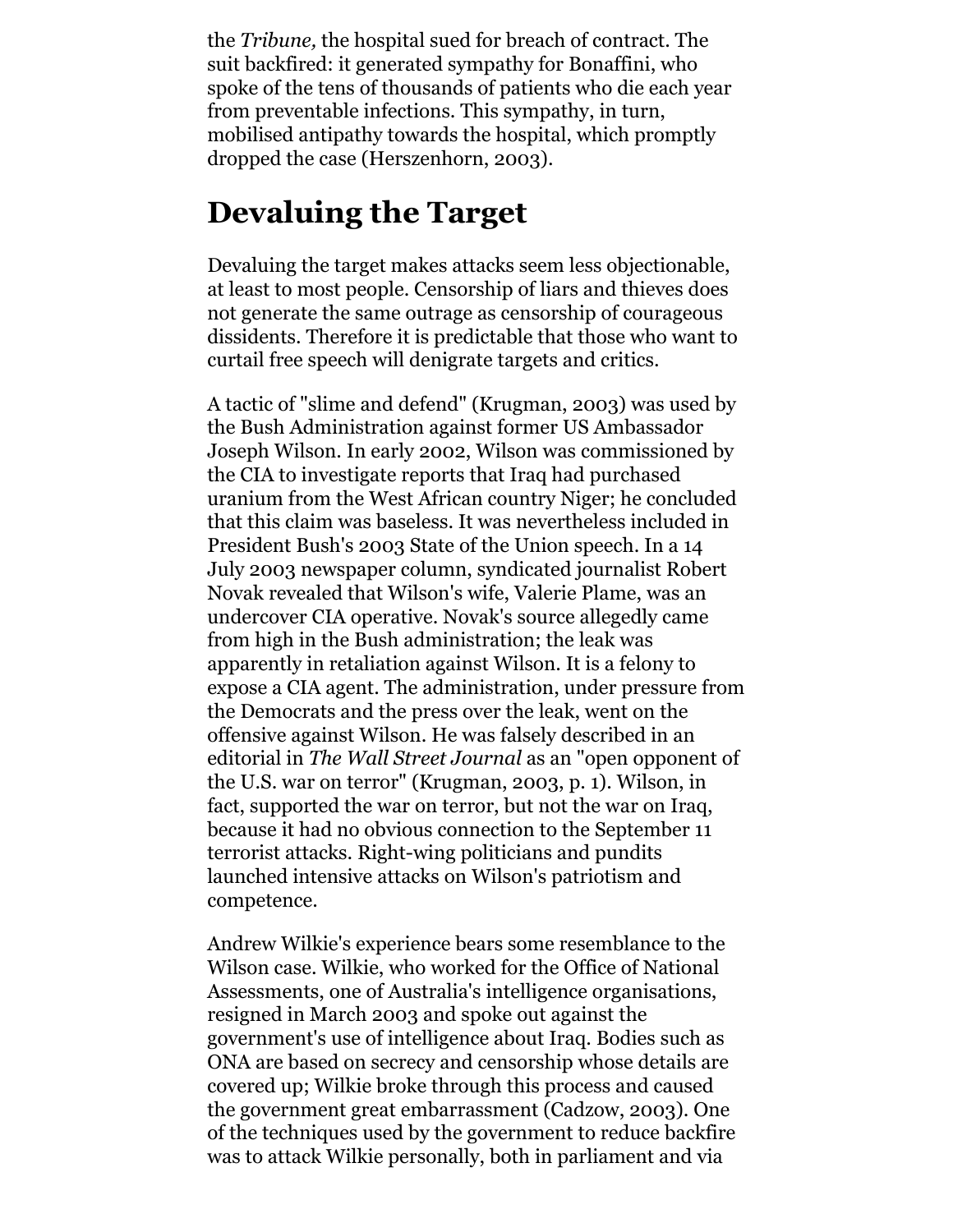willing journalists (e.g., Henderson, 2003). The government's denigration of Wilkie was not very effective though, with various stories and letters exposing and condemning the personal attack on him (e.g., Seccombe, 2003).

David Irving's case represents an attempt to suppress ideas that have nothing to do with national security or corporate reputation. Rather it is about ideas that are widely discredited and, to a significant proportion of the population, detestable. Irving is an historian who has written many books, especially about Nazi Germany. From the 1980s, Irving became increasingly critical of conventional views on the Holocaust and supportive of the view that the Nazis had no programme of mass killing of Jews. Though Irving's claims about the Holocaust were weak and deceptive at a scholarly level (Evans, 2001), he still provided a more credible public face on the issue than most other Holocaust revisionists.

Twice in the 1980s, Irving visited Australia without major incident, though some of his scheduled talks were cancelled because of his views (Dawson, 1986). Since the 1990s, Irving has been repeatedly denied entry to Australia. This refusal to allow Irving an opportunity to express his views in person in Australia has been aided by personal attacks on Irving, which charge that he lacks appropriate scholarly credentials and that he is a Holocaust revisionist. The ban has drawn much greater attention to Irving's work than he received earlier when he visited the country. In 1993, most of Australia's "leading newspapers and civil liberties groups ... called on the government to lift the ban, arguing that it was counterproductive and likely to give Mr Irving's views a higher status than they deserved." (Milliken, 1993). Indeed, the majority of Australian media coverage of Irving has concerned censorship of him and his work rather than critical analyses of the merit of his ideas.

# **Reinterpreting Events**

Reinterpreting events is widely used to justify restraints on free expression. Rather than saying, "we are restricting your free speech," the censors offer the paternalistic claim, "we are protecting you" or "we are acting in your best interests."

Defamation laws are widely used to prevent free speech. Australia and Britain have highly restrictive defamation laws; there are innumerable cases in which these are used to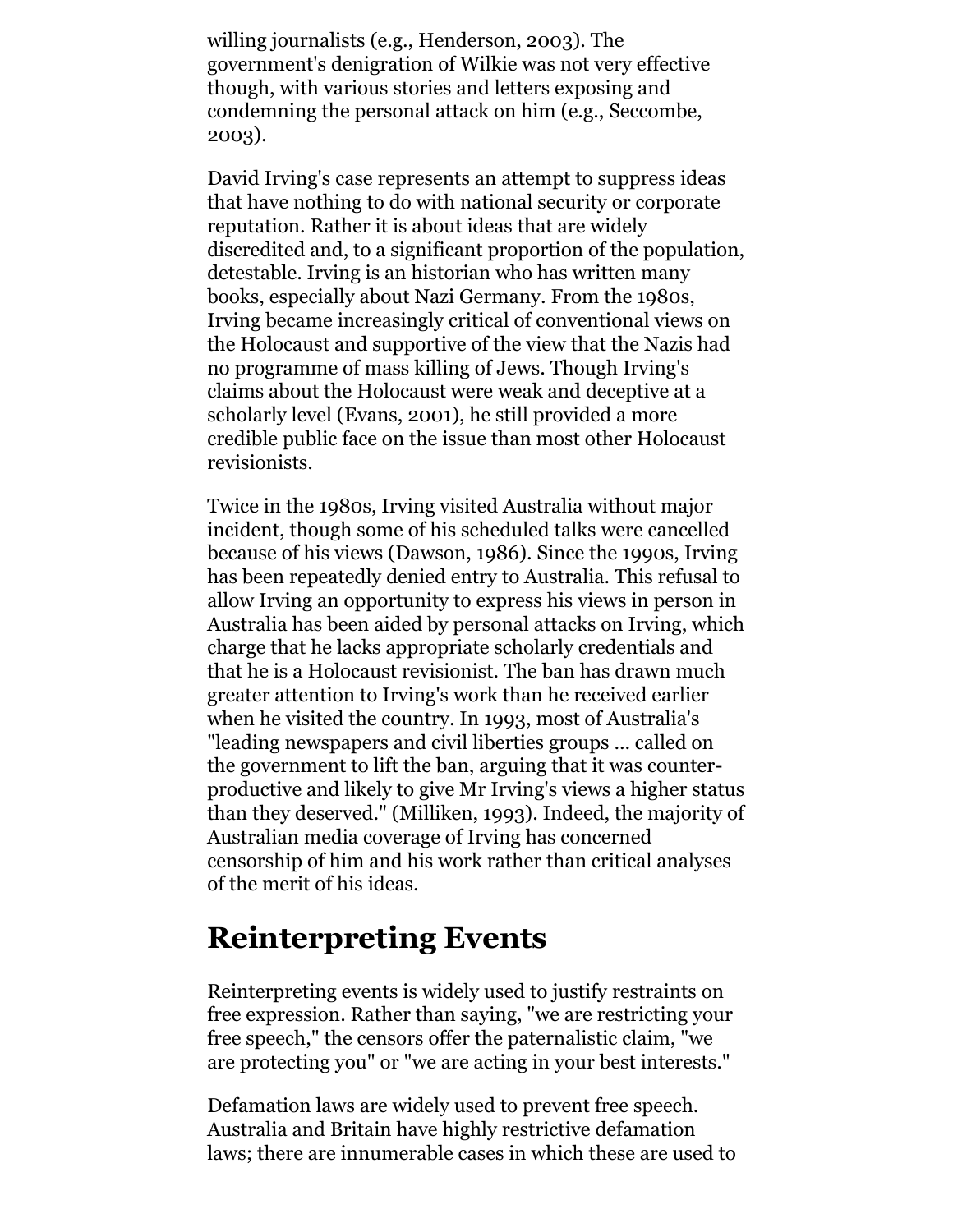block free speech, for example to prevent media from exposing corruption (Barendt et al., 1997; Pullan, 1994). In the United States, where the First Amendment gives the appearance of greater protection of free speech, defamation threats and legal action are widely used by governments, corporations and professionals to deter and punish critics. Many of these cases fit the category of Strategic Lawsuits Against Public Participation, or SLAPPs, which are legal actions designed to intimidate people from speaking out (Pring and Canan, 1996).

In the US many journalists report that the biggest obstacle they face in getting controversial stories published or broadcast does not come from advertisers or from business managers per se, but rather from the in-house legal departments of the media organisations themselves. In all major media organisations controversial stories must be routinely vetted by lawyers for anything that might result in litigation or threats of litigation; the offending passages or stories are just as routinely expurgated. Cases where the journalists trump the lawyers are unusual. Principled managers who believe that the public good from releasing a controversial story outweighs the risks, hassles and costs of litigation are a rare breed. Publication of *The Pentagon Papers* and the Watergate story are landmarks in the history of late twentieth century US journalism because they broke with standard practice, not because they exemplify it. More often the legal staff of media organisations function as zealous censorial surrogates who act on behalf of advertisers, government and, of course, their own corporate media owners.

Despite the extensive evidence that defamation law so often serves as a form of censorship, it continues to be justified on the grounds that it protects reputations. Yet there is surprisingly little solid evidence that it actually does protect reputations. The ordinary person who is slandered by acquaintances or co-workers will seldom find it of any benefit to launch an action for defamation. Nor can a person libelled on television easily obtain redress. Defamation actions are incredibly costly, slow and procedural. They are not much use except to those who are rich and powerful. Yet despite its serious limitations, defamation law is widely seen as having to do with protecting reputations, thus obscuring its serious effects on free speech.

Intellectual property law is sometimes used for the purposes of suppressing free expression. The systems of copyright and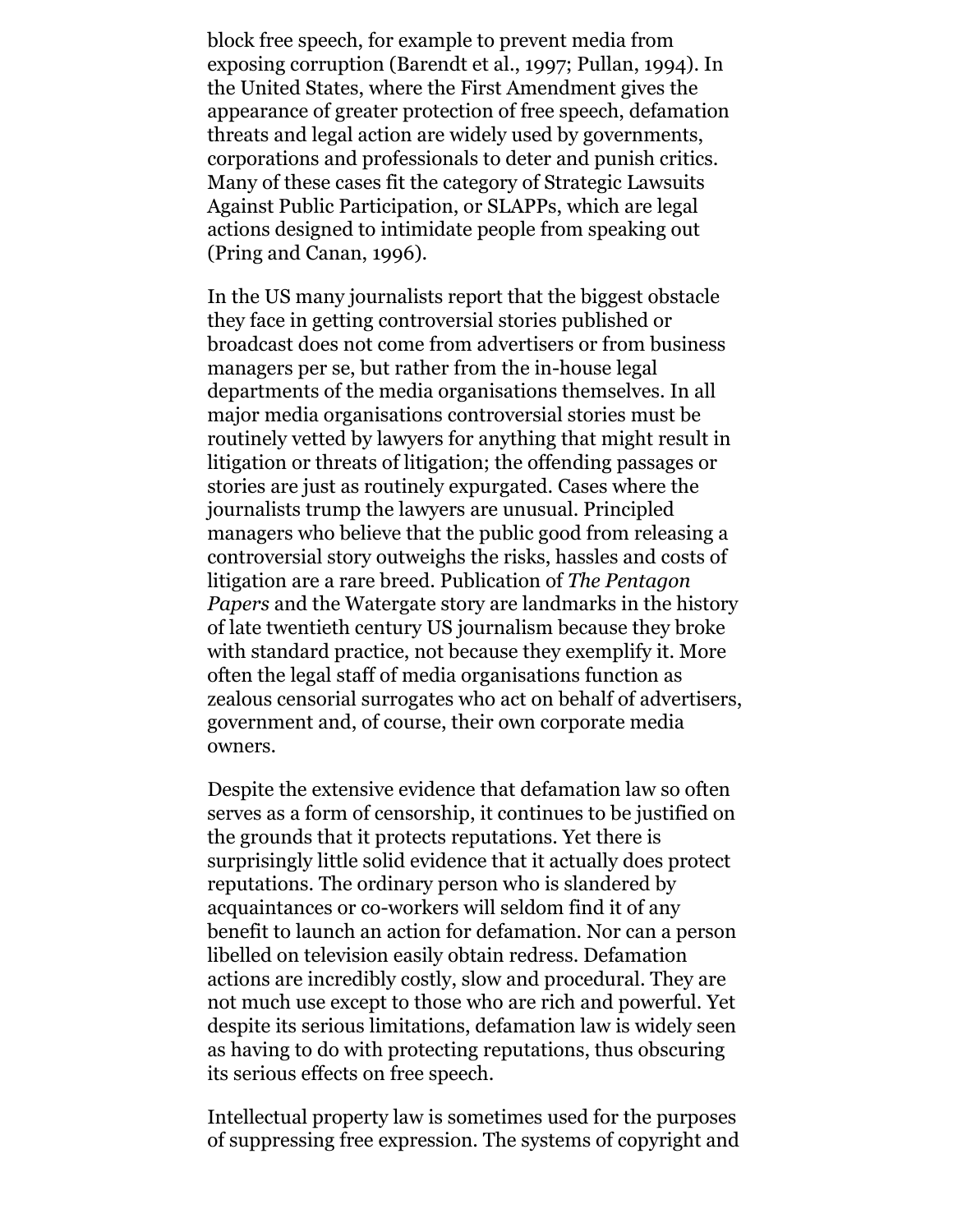patenting are normally justified as methods for encouraging creativity and innovation by the contradictory means of granting a temporary monopoly over the things created. This monopoly offers a tool for censorship: by denying others the right to reproduce or quote materials, their expression can be blocked. For example, Scientologists attempted to censor their critics, who put high-level Scientology protocols on email lists as a form of exposŽe, by suing for breach of copyright (Grossman, 1995).

Similarly, the imposition of filtering software is said to be about protecting people, not censorship. In this case, like many others, reinterpretation operates by directing attention to the beneficial effects of a policy and diverting it away from free speech issues.

# **Official Channels**

Official channels can help to reduce backfire by providing an apparently fair means of dealing with free speech controversies. Official channels include press councils, courts, ombudsmen, mediation procedures, parliaments and a host of other mechanisms. Though in many cases these procedural mechanisms give only the illusion of fairness, they dampen outrage by their slowness, their procedural complexity, their dependence on experts, their opaqueness and their reputation as neutral arbiters.

Whistleblowers, who speak out in the public interest, routinely suffer reprisals. Seeking justice, they turn to internal grievance procedures or to external bodies such as ombudsmen and anticorruption commissions. These official channels give the appearance of dispensing justice, thereby reducing backfire. In practice, few of these channels help whistleblowers more than a small fraction of the time (De Maria, 1999): they give only the appearance of providing justice.

# **Intimidation and Bribery**

Intimidation can inhibit backfire from attacks on free speech. For example, the US Patriot Act has severe penalties for those who reveal the existence of information gathering exercises. Threats of defamation litigation deter many exposŽs. Raw fear is perhaps the greatest silencer of them all. Ostracism is an extremely powerful and easy-to-use method of pressuring others (Williams, 2001). Fears of loss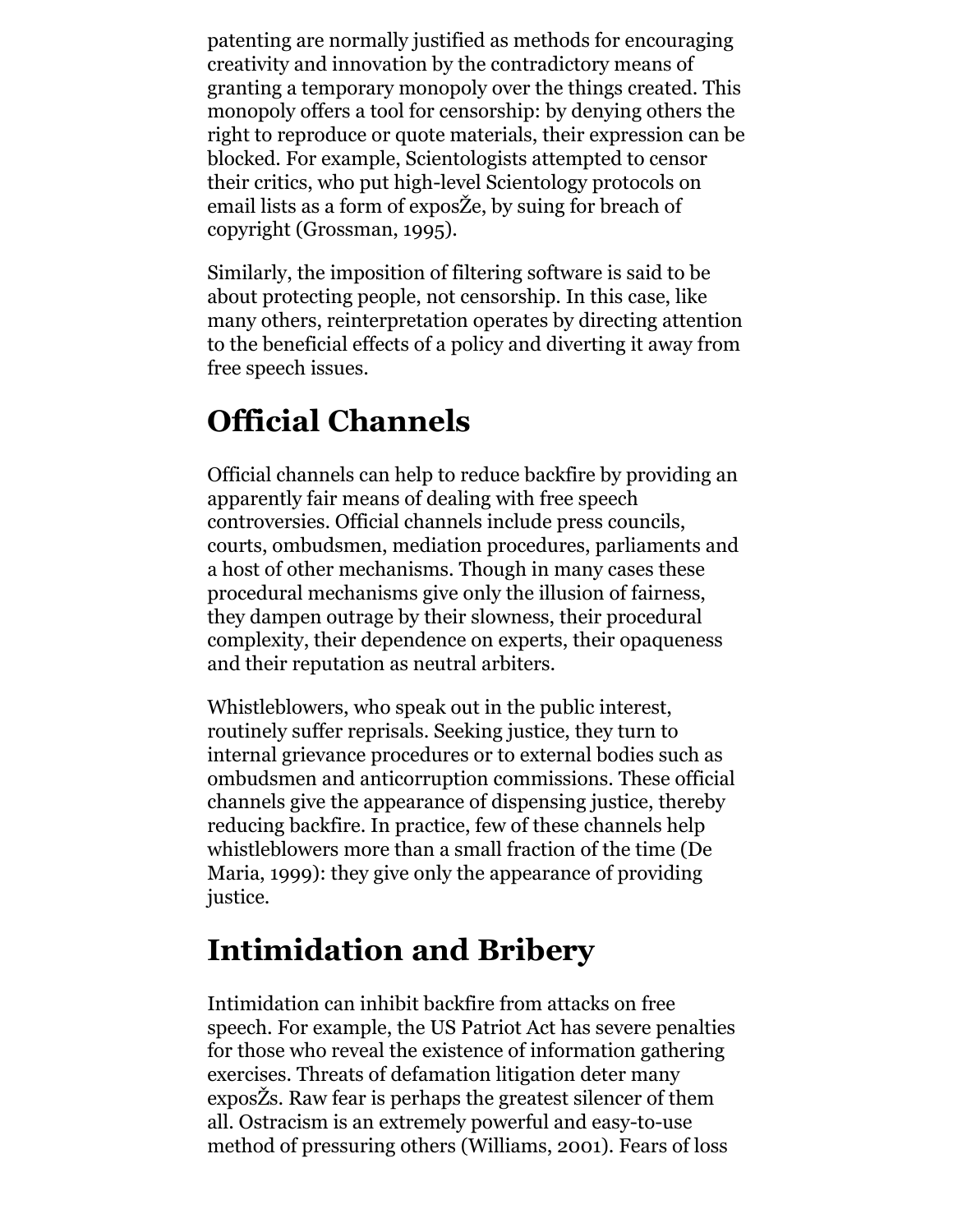of the respect of family, friends and co-workers can be powerful deterrents to free expression, as are fears of loss of reputation, income or career advancement. Brute force is also a very real threat is some contexts.

Bribery is another tool that is frequently used to prevent backfire. Many whistleblowers accept settlements that contain silencing clauses: refusing to accept these clauses may mean no money is forthcoming. Whistleblowers are seldom in financial positions that would allow them to refuse compensation because their legal claims are typically based on damages for loss of income that resulted from retaliatory dismissals from employment.

An effective way to counter intimidation is to expose it. Sydney high school student James Giugni, as part of his English examination for the Higher School Certificate, wrote an original essay about an asylum seeker, including fantasies of killing the prime minister. The Board of Studies wrote to Giugni saying that his essay was a "non-serious response," threatening to fail him for the examination, quite a serious penalty. The Board encouraged Giugni to write if there were "mitigating circumstances"; he immediately did write, but received no response. His follow-up emails and phone calls met a similar stonewalling fate (a scenario typical of what happens to whistleblowers with official channels). More effective in countering this censorship and intimidation were calls from Giugni's father and teacher. What really made a difference, though, was a prominent story in the *Sydney Morning Herald* (Pryor and Vallejo, 2002); subsequent letters to the editor were highly critical of the Board of Studies.

Humorist Al Franken (2003) wrote a book that he titled *Lies and the Lying Liars Who Tell Them: A Fair and Balanced Look at the Right.* Fox News sued Franken for using the phrase "fair and balanced," which it claimed as a trademark. This attack backfired when Franken refused to be intimidated and instead publicised the legal action, which the judge dismissed as "wholly without merit." Sales of the book shot up. Fox also denigrated Franken as a "C-level political commentator" and as "shrill and unstable," a personal attack that was ridiculed as being far from "fair and balanced." (Hirschkorn, 2003).

In addition to these specific tactics for suppressing or deflecting backfire through bribes and intimidation, there are far more pernicious and pervasive forms of bribery and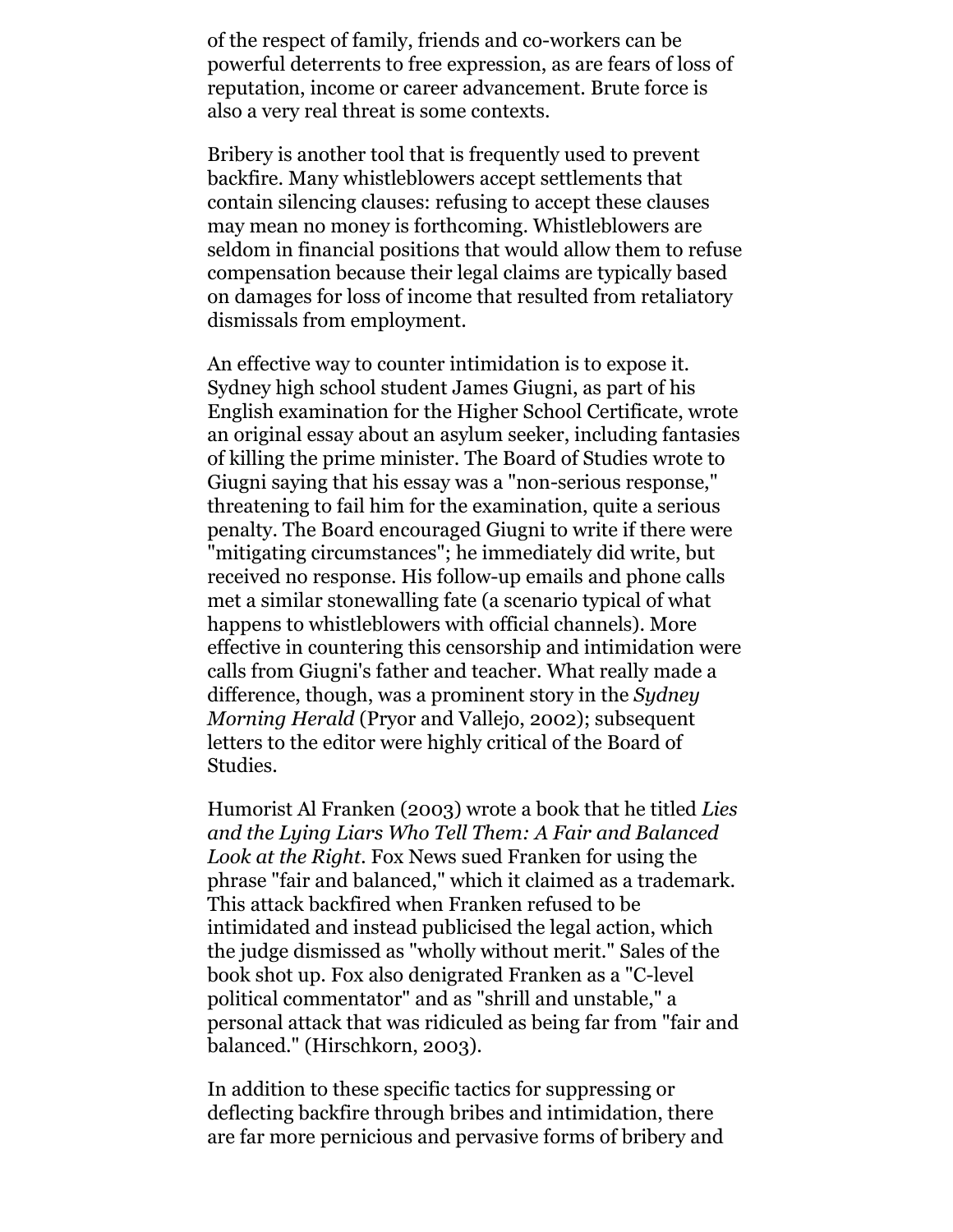intimidation that have historically taken hold in advanced liberal democracies (Carey, 1995). First systematically identified and valorised by Walter Lippmann (1922, 1925), this post- or neo-liberal approach denigrates citizens' intellectual capacity to participate effectively in the political process, which is characterised as inherently too complex for them to comprehend. Lippmann (1925, p. 47) compared the citizen of post World War I America to "a deaf spectator in the back row, who ought to keep his mind on the mystery off there, but cannot quite manage to keep awake." Public affairs are "in no convincing way his affairs;" the deaf spectator is, in Lippmann's view, best served by leaving government to the experts, specialists and technocrats - the "insiders" - who are best qualified to govern.

Edward Bernays, a contemporary of Lippmann's, who is widely referred to as "the father of public relations," claimed that Lippmann provided the theory and he provided the method: public relations (Bernays, 1983; Tye, 1998). In the US today, there are more PR practitioners than journalists (Stauber and Rampton, 1995); a vast apparatus of globally networked firms is now dedicated to shaping public perceptions of products, corporations, industries, nations, policies, people including candidates for public office, social issues and even war. The function of PR "spin" (Ewen, 1996) is to misinform the public: to purposively obfuscate so that it does, indeed, become extraordinarily difficult even for proactive citizens to become well-informed on contested public issues such as the environment, foreign policy or telecommunication regulation. Most ordinary citizens do not have the time or resources necessary to undertake the independent research which would allow them to cut through the spin. When they do dare to express unpopular views, their right (qua qualifications) to speak will often be challenged by experts and insiders and, if the dissident citizen gets media attention, the PR spin machine may target her or him for public humiliation and harassment.

The proliferation of spin encourages public cynicism and apathy, which, in turn, allows Lippmann's "insiders" to rule with impunity. Cynicism and apathy silence and alienate potential critics of corporate and public policy. They encourage citizens to surrender political sovereignty for the "bribe" of consumer sovereignty (Ewen, 1976; Smythe, 1981). They make it possible for censorship to become the norm and serve as corrosive agents that reduce the ideal of free expression to a form without substance. In short, if people don't care, don't believe in the possibility of reform, don't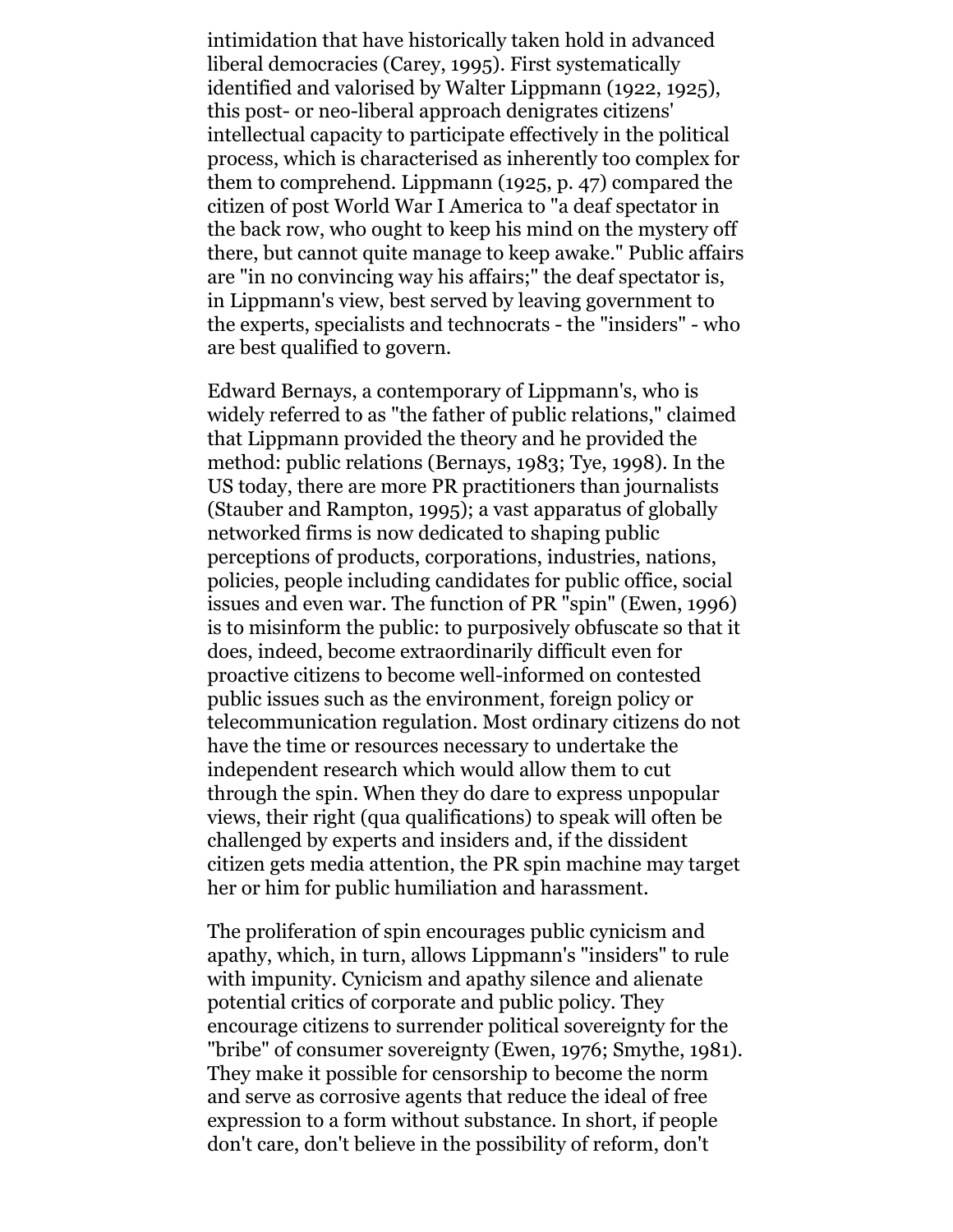trust their convictions, don't believe they can make a difference, don't speak up, then backfire loses its trigger.

### **Lomborg Backfire**

Bjorn Lomborg, an associate professor of statistics at Aarhus University in Denmark, started looking into claims about environmental problems and ended up writing a book, *The Skeptical Environmentalist* (Lomborg, 2001), that argued environmental problems are not as bad as often portrayed. The book was lauded by opponents of the environmental movement. Lomborg's experiences illustrate all the methods of inhibiting backfire as well as the way in which expert authority is sometimes used and abused to silence and discredit challengers.

Environmental scientists were critical of the book and attacked its methods and conclusions, often in highly emotional terms. They also attacked Lomborg himself, for example for having inappropriate qualifications or, more seriously, for being a liar or fraud, an attempt at devaluation.

Among the hostile responses were an editorial and articles in the January 2002 issue of *Scientific American.* Lomborg, after *Scientific American*'s editor refused to give him a chance to respond in the same issue, "posted a response on his own website [\[www.lomborg.com\]](http://www.lomborg.com/), in which he reproduced *Scientific American*'s attack and commented on it paragraph by paragraph. The reaction of the magazine was to demand that he remove this 'dialogue' from the Internet or be sued for infringement of copyright" (Schoenbrod, 2002, p. 53). This was an attempted cover-up backed by intimidation, masking censorship under the cloak of protecting intellectual property.

The attacks on Lomborg appear to have backfired. Sales of *The Skeptical Environmentalist* were reported to have quadrupled after the *Scientific American* articles. Jeff Harvey, a critic of Lomborg's, "acknowledges that the venom with which Lomborg was attacked may have been counterproductive" (Giles, 2003, p. 218).

Scientists critical of Lomborg reported him to the Danish Committees on Scientific Dishonesty, which investigated and found him guilty of some misconduct. However, this finding "definitely served to propel Lomborg and his controversial ideas back into the headlines at a time when interest had at last begun to wane." (Giles, 2003, p. 218).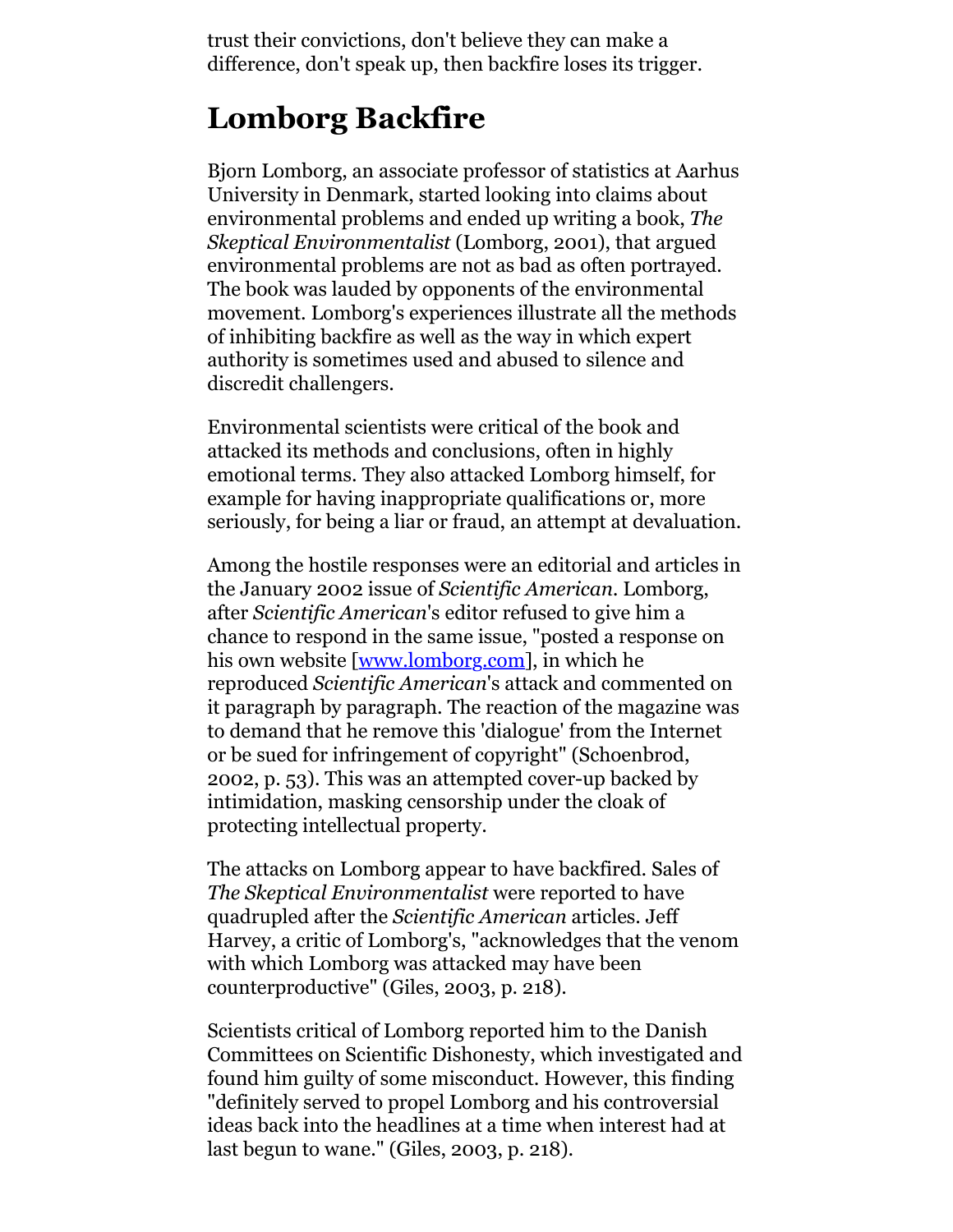# **Conclusion**

Actual censorship cases are almost always highly complex. In order to highlight regular features of these complex cases, we have presented a simple model of censorship dynamics. In short, many people support free expression and react against censorship as a violation of a valued social norm. This reaction can be inhibited in five main ways: covering up the censorship, devaluing the target, reinterpreting the action as something other than censorship, using official channels to give the appearance of fair play, and intimidating or bribing participants in the struggle. These methods of inhibition are often quite effective, but they can be countered.

- Cover-ups of censorship can be exposed through leaks, whistleblowing and investigative journalism.
- Devaluation of targets can be countered by arguing for the value of all people, by exposing double standards and by exposing the technique of devaluation.
- Reinterpretation of actions can be challenged by making the case for the central importance of free expression. This is part of the ongoing struggle over meanings of events.
- Use of official channels to create a false appearance of justice can be countered by exposing the failure, and sometimes the corruption, of official bodies. It can also be used as a rallying point to refocus people's attention on issues of justice and fairness.
- Intimidation can be opposed by refusing to be intimidated; and both intimidation and bribery can be made to backfire by exposing them.

Some instances of attempted censorship are more readily exposed and opposed due to availability of committed, skilled and well-connected supporters. For example, Bjorn Lomborg's difficulties were taken up by a number of conservative, anti-environmentalist and pro-business commentators; Andrew Wilkie's challenge to the Australian government's Iraq policy had a receptive audience among numerous opponents of the attack on Iraq. On the other hand, many victims of censorship lack skills, confidence, access and support, so their cases do not become known to a wider audience.

With a better understanding of the dynamics of censorship, proponents of free expression will be better able to counter the usual methods of inhibiting backfire. As more people are prepared to expose and oppose attacks on free expression,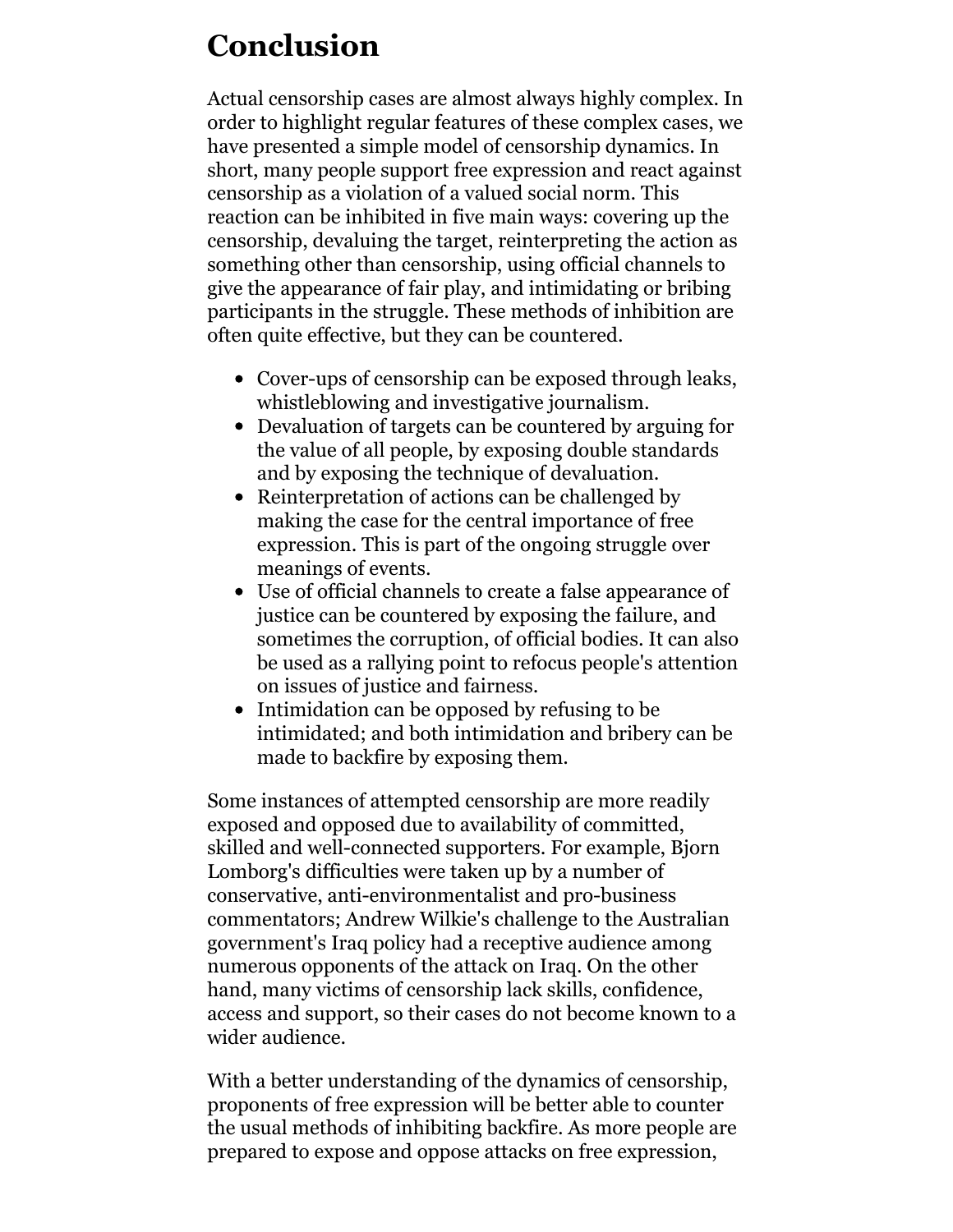potential censors, realising the risks, will be more reluctant to act. An active, alert, and well-prepared constituency is the best protection for free expression.

#### **References**

American Library Association, [http://www.ala.org/washoff/patriot.html](http://www.a;a.org/washoff/patriot.html) (accessed September 22, 2003).

Barendt, Eric, Laurence Lustgarten, Kenneth Norrie and Hugh Stephenson (1997). *Libel and the Media: The Chilling Effect.* Oxford: Oxford University Press.

Bernays, Edward L. (1983). Interview, The Image Makers (VHS videotape) produced and directed by David Grubin, Washington, DC, distributed by PBS Video.

Cadzow, Jane (2003, August 16). Out on a limb. *Good Weekend (Magazine of the Sydney Morning Herald),* pp. 18-22.

Carey, Alex (1995). *Taking the Risk out of Democracy: Corporate Propaganda versus Freedom and Liberty*. Urbana: University of Illinois Press.

Dawson, Christopher (1986, March 26). Free speech defended as pro-Hitler man is gagged. *The Australian,* p. 13.

De Maria, William (1999). *Deadly Disclosures: Whistleblowing and the Ethical Meltdown of Australia.* Adelaide: Wakefield Press.

Evans, Richard J. (2001). *Lying about Hitler: History, Holocaust and the David Irving Trial.* New York: Basic Books.

Ewen, Stuart (1976). *Captains of Consciousness: Advertising and the Social Roots of Consumer Culture*. New York: McGraw-Hill.

Ewen, Stuart (1996). *PR! A Social History of Spin*. New York: Basic Books.

Ewing, David W. (1977). *Freedom Inside the Organization: Bringing Civil Liberties to the Workplace.* New York: E.P. Dutton.

Frankel, Philip (2001). *An Ordinary Atrocity: Sharpeville*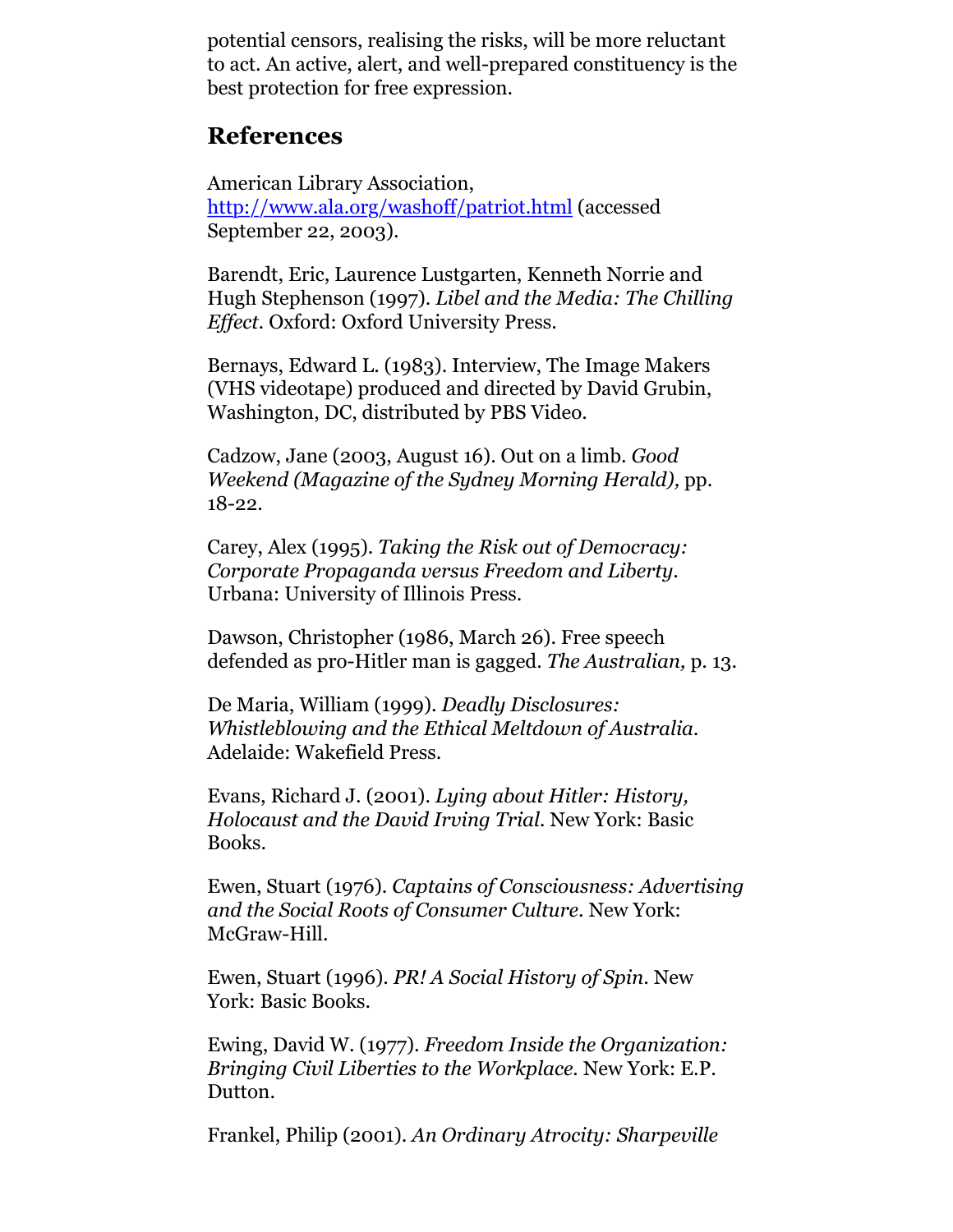*and its Massacre.* New Haven, CT: Yale University Press.

Franken, Al (2003). *Lies and the Lying Liars Who Tell Them: A Fair and Balanced Look at the Right.* New York: Dutton.

Giles, Jim (2003). The man they love to hate. *Nature* 423 (15 May): 216-218.

Grossman, Wendy M. (1995). alt.scientology.war. *Wired* 3(12), December: 172-177, 248-252.

Henderson, Gerard (2003, September 9). Whistleblower dreaming if he didn't expect flesh wounds. *Sydney Morning Herald,* p. 13.

Herman, Edward S. and Noam Chomsky (1988). *Manufacturing Consent: The Political Economy of the Mass Media*. New York: Pantheon, 1988.

Herszenhorn, David M. (2003, July 26). Hospital drops legal action to stem tide of bad publicity. *New York Times,* p. B5.

Hirschkorn, Phil (2003, August 23). Fox loses attempt to block satirist's book. *CNN.com.*

Jansen, Sue Curry (1988). *Censorship: The Knot that Binds Power and Knowledge*. New York: Oxford University Press.

[Jansen, Sue Curry and Brian Martin \(2003\). Making](http://www.uow.edu.au/~bmartin/pubs/03counterpoise.html) Censorship Backfire. *Counterpoise* 7(3): 5-15.

Johnson, Peter Amanpour (2003, September 14). CNN practiced self-censorship. *USA Today.*

Keane, John (1991). *Media and Democracy.* London: Polity Press.

Krugman, Paul (2003, October 3). Slime and defend. *New York Times.*

Lippmann, Walter (1922). *Public Opinion*. New York: Macmillan.

Lippmann, Walter (1925/1995). The Phantom. In Jackall, Robert and Janice M. Hirotapp (Eds), *Propaganda* (pp. 47- 53). New York: New York University Press.

Lomborg, Bjorn (2001). *The Skeptical Environmentalist: Measuring the Real State of the World.* Cambridge: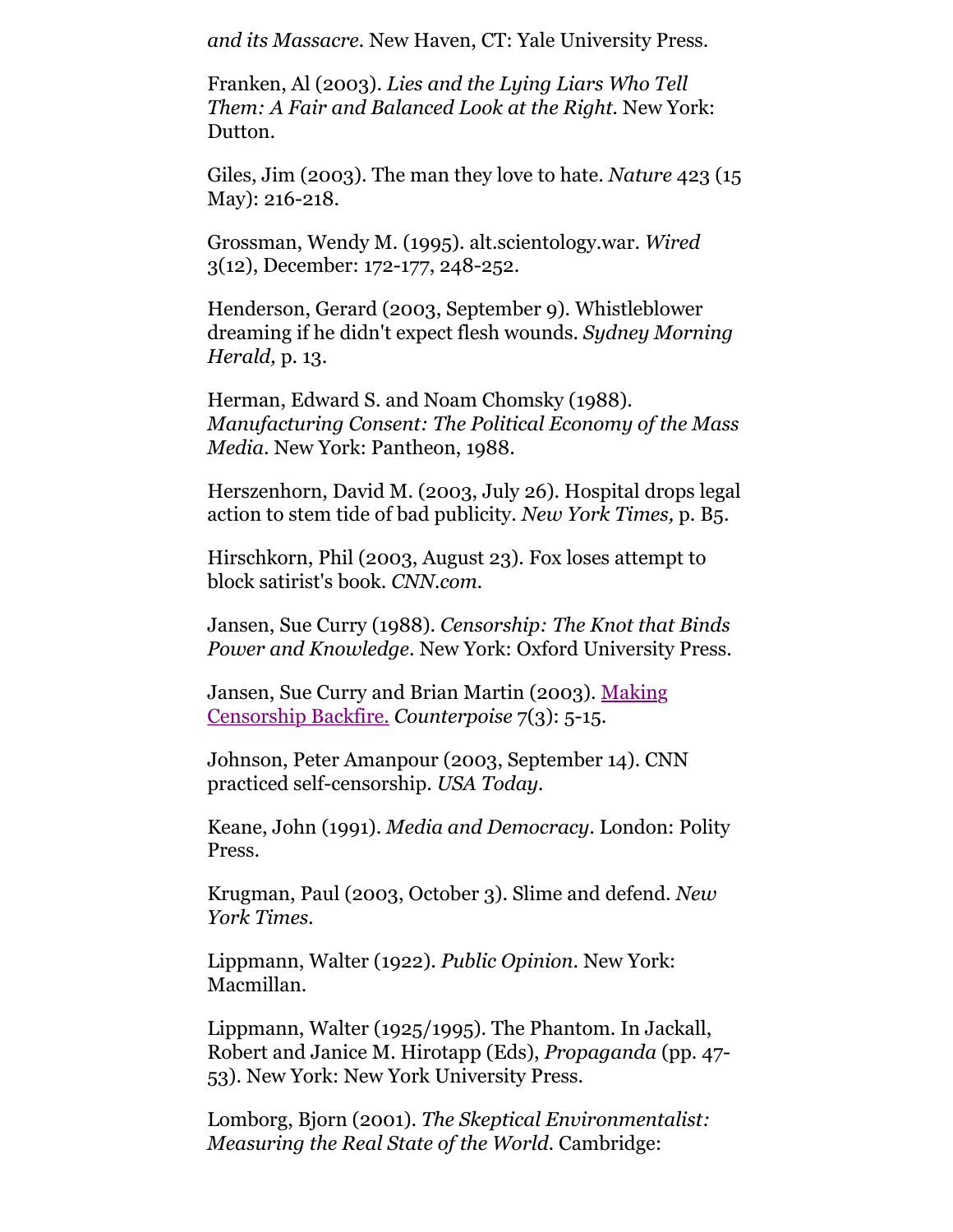Cambridge University Press.

Martin, Brian (2002). Dilemmas of defending dissent: the [dismissal of Ted Steele from the University of Wollongong.](http://www.uow.edu.au/~bmartin/pubs/02aur.html) *Australian Universities' Review* 45(2): 7-17.

[Martin, Brian and Steve Wright \(2003\). Countershock:](http://www.uow.edu.au/~bmartin/pubs/03mcs.html) mobilizing resistance to electroshock weapons. *Medicine, Conflict and Survival* 19(3): 205-22.

Mercer, Neil (2003a, July 29). Petty thieves beware: the untouchables could seize your home. *Sydney Morning Herald,* pp. 1, 4.

Mercer, Neil (2003b, July 31). They just stitch you up: verdict on secret police. *Sydney Morning Herald,* p. 7.

Milliken, Robert (1993, May 23). Irving enlists video Nazis to attack ban on Australia visit. *The Independent,* p. 18.

Pring, George W. and Penelope Canan (1996). *SLAPPs: Getting Sued for Speaking Out.* Philadelphia: Temple University Press.

Pryor, Lisa and Justin Vallejo (2002, December 21-22). Murder the PM, he wrote, risking his HSC. *Sydney Morning Herald,* pp. 1, 4.

Pullan, Robert (1994). *Guilty Secrets: Free Speech and Defamation in Australia.* Sydney: Pascal Press.

Rich, Frank (2003, September 21). The greatest story ever sold. *New York Times.*

Schoenbrod, David (2002). The Mau-Mauing of Bjorn Lomborg. *Commentary,* 114 (September): 51-53.

Seccombe, Mike (2003, September 11). Howard's rottweilers still biting at the heels of whistleblower. *Sydney Morning Herald,* p. 7.

Sennett, Richard (1980). *Authority*. New York: Knopf.

Sharp, Gene (1973). *The Politics of Nonviolent Action.* Boston: Porter Sargent.

Smythe, Dallas W. (1981). *Dependency Road: Communications, Capitalism, Consciousness*, *and Canada.* Norwood, NJ: Ablex.